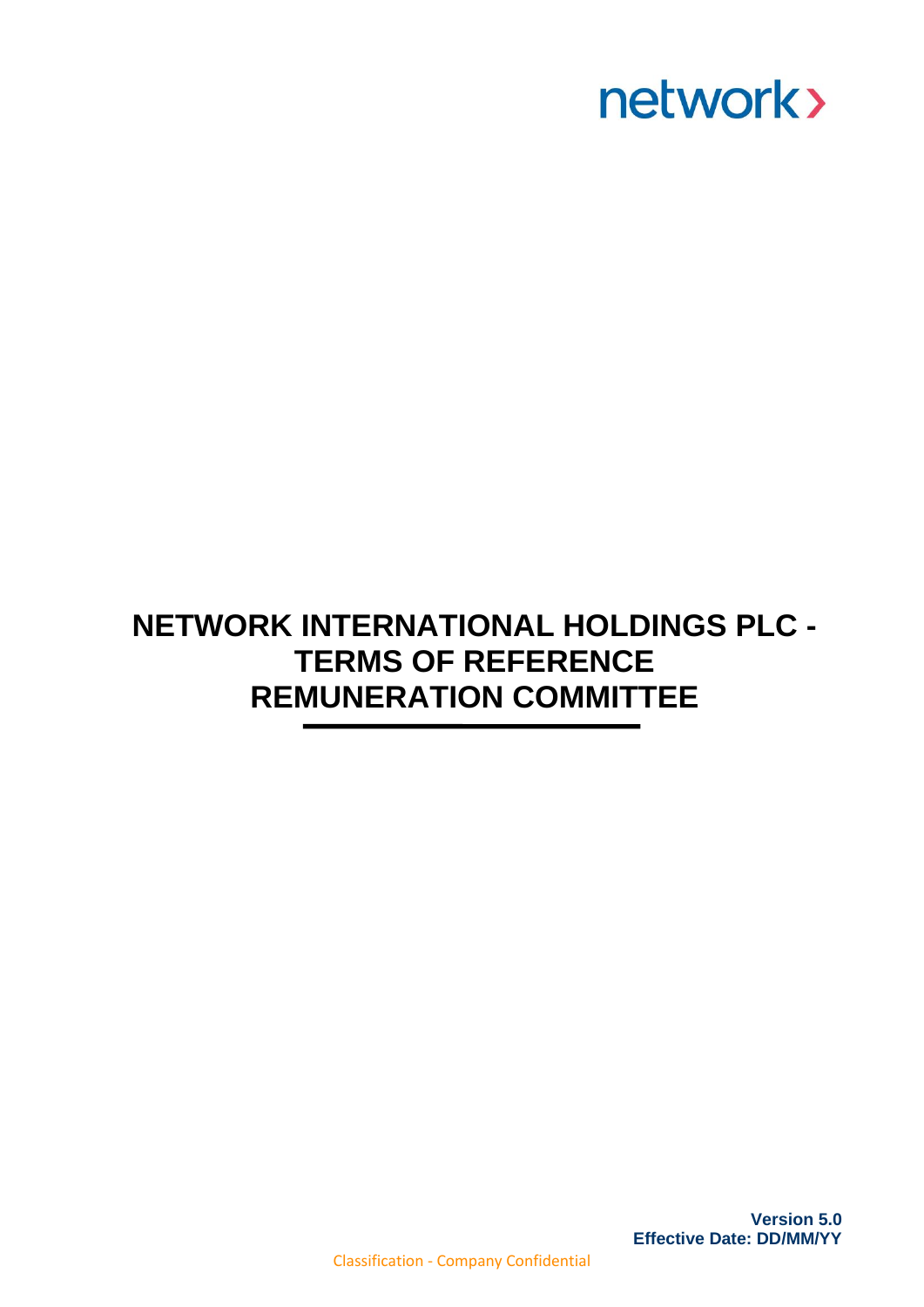

#### **NETWORK INTERNATIONAL HOLDINGS PLC**

(the **Company**)

#### **TERMS OF REFERENCE FOR THE REMUNERATION COMMITTEE**

#### **(approved at a meeting of the board of directors of the Company held on 26 May 2022)**

#### **Members of the Remuneration Committee**

The Remuneration Committee shall comprise of such members as may be appointed to the Committee by the Board from time to time.

#### **Constitution**

- 1. It is resolved that a committee of the board of the Company (the **Board**) be established, to be known as the remuneration committee (the **Remuneration Committee**).
- 2. These terms of reference will be made available on the website of the Company and its subsidiaries (the "Group").

#### **Membership**

- 3. The Remuneration Committee members shall be appointed by the Board, on the recommendation of the nomination committee in consultation with the chair of the Remuneration Committee, in accordance with the Company's articles of association.
- 4. The Remuneration Committee shall comprise a minimum of three members, all of whom shall be independent non-executive directors. The chair of the Board may also serve on the Remuneration Committee as an additional member if he or she was considered independent on appointment as chair. Any member who is determined by the Board no longer to be independent shall cease to be a member of the Remuneration Committee.
- 5. The chair of the Remuneration Committee shall be an independent non-executive director appointed by the Board on the recommendation of the nomination committee from among the members of the Remuneration Committee. Before appointment as chair of the Remuneration Committee, the appointee should have served on a Remuneration Committee for at least 12 months. In the absence of the chair of the Remuneration Committee (and/or an appointed deputy or alternate chair), the members present at any meeting of the committee shall elect one of their number to chair the meeting. The chair of the Board shall not be chair of the Remuneration Committee.
- 6. Each member shall hold office as a committee member for a period of up to three years, which may be extended by no more than two additional periods of up to three years, provided the member still meets the criteria for membership of the Remuneration Committee.
- 7. The Board must, from time to time, review the composition of the Remuneration Committee to ensure that membership of the Remuneration Committee rotates amongst the Company's independent non-executive directors.
- 8. If any member of the Remuneration Committee is unable to act for any reason, the chair of the Remuneration Committee may appoint another independent non-executive director of the Company agreed by the other members of the Remuneration Committee, to act as that member's alternate.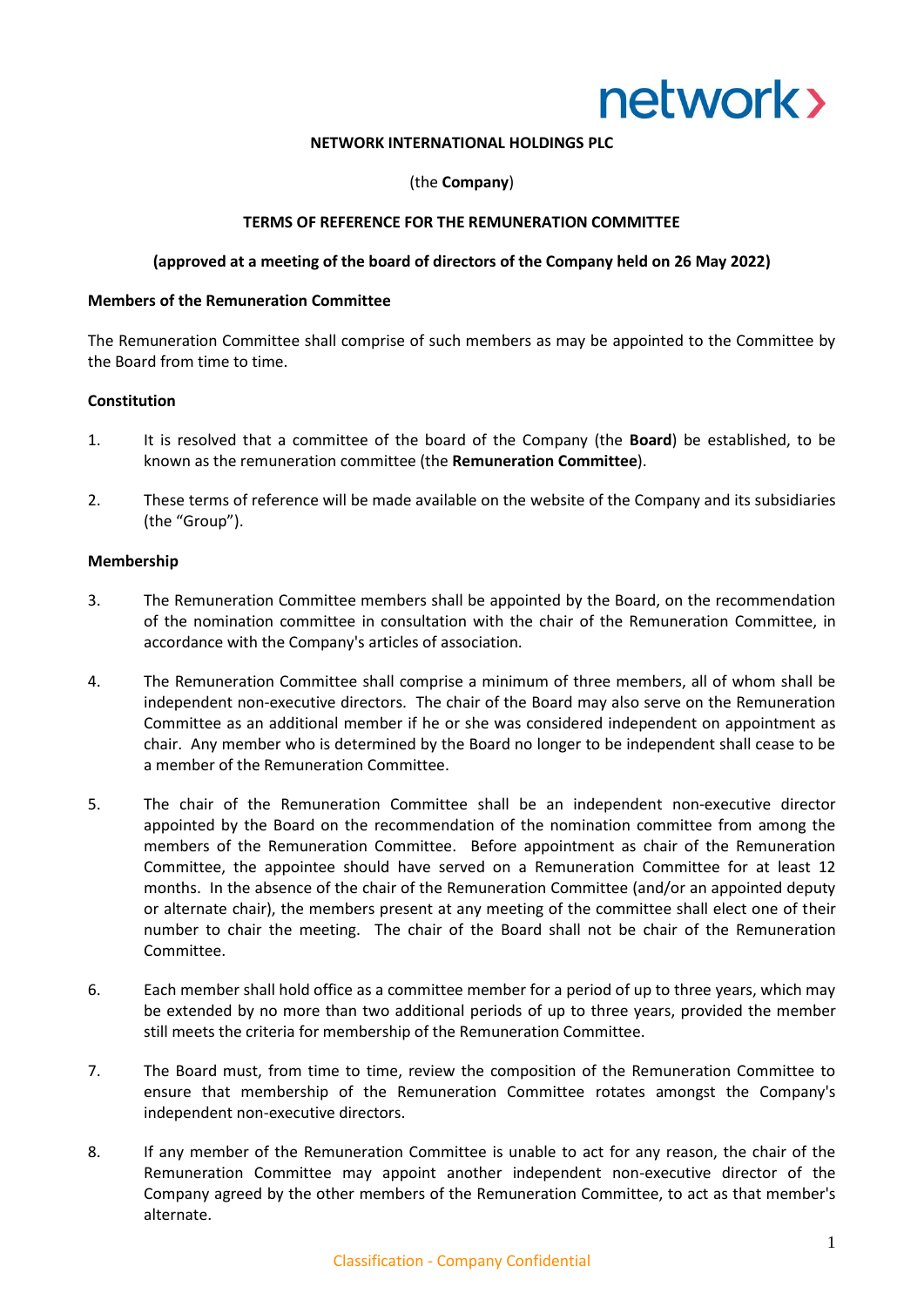- 9. The company secretary or his or her nominee shall be the secretary of the Remuneration Committee (the **Secretary**). The Secretary shall ensure that the committee receives information and papers in a timely manner to enable full and proper consideration to be given to issues.
- 10. Each member of the Remuneration Committee should be capable of making a valuable contribution to the Remuneration Committee such that the Remuneration Committee, collectively, has appropriate knowledge, expertise and professional experience concerning remuneration policies and practices.

#### **Meetings**

- 11. The Remuneration Committee shall meet at least five times in each year and otherwise as the chair of the Remuneration Committee shall require.
- 12. No one other than the members of the Remuneration Committee are entitled to be present at a meeting of the Remuneration Committee. The members of the Remuneration Committee shall, however, have the discretion to decide who else shall be invited to attend for all or part of any meeting, as and when appropriate and necessary.
- 13. The chair of the Board shall be invited by the Remuneration Committee to attend meetings to discuss the performance of the other executive directors and to make proposals as necessary. The Remuneration Committee may consult the other non-executive directors in its evaluation of the chief executive officer.
- 14. No director or manager shall be present at any meeting of the Remuneration Committee when his own remuneration is being discussed. No director shall be involved in any decision as to his own remuneration.
- 15. The quorum for meetings of the Remuneration Committee shall be two members present throughout the meeting in person or by telephone. A duly convened meeting of the Remuneration Committee at which a quorum is present shall be competent to exercise all or any of the authorities, powers and discretions vested in or exercisable by the Remuneration Committee.
- 16. Meetings of the Remuneration Committee shall be called by the Secretary at the request of any of its members.
- 17. Unless otherwise agreed, notice of each meeting of the Remuneration Committee confirming the venue, date and time together with an agenda of items to be discussed and, where appropriate, supporting papers shall be forwarded to each member of the Remuneration Committee, each nonexecutive director and to each other person invited to attend, no later than five working days prior to the date of the meeting. All reasonable efforts shall be made to arrange such meetings so that members are able to attend them.
- 18. A member of the Remuneration Committee may participate in a committee meeting by telephone.
- 19. In the event of an equality of votes, the chair of the Remuneration Committee shall have a casting vote.
- 20. The Secretary shall prepare minutes of any meeting of the Remuneration Committee, including the names of those present and in attendance and, after approval and signature by the chair of the Remuneration Committee, shall circulate the minutes to all members of the Remuneration Committee and to the chair of the Board and, once agreed, to all other members of the Board.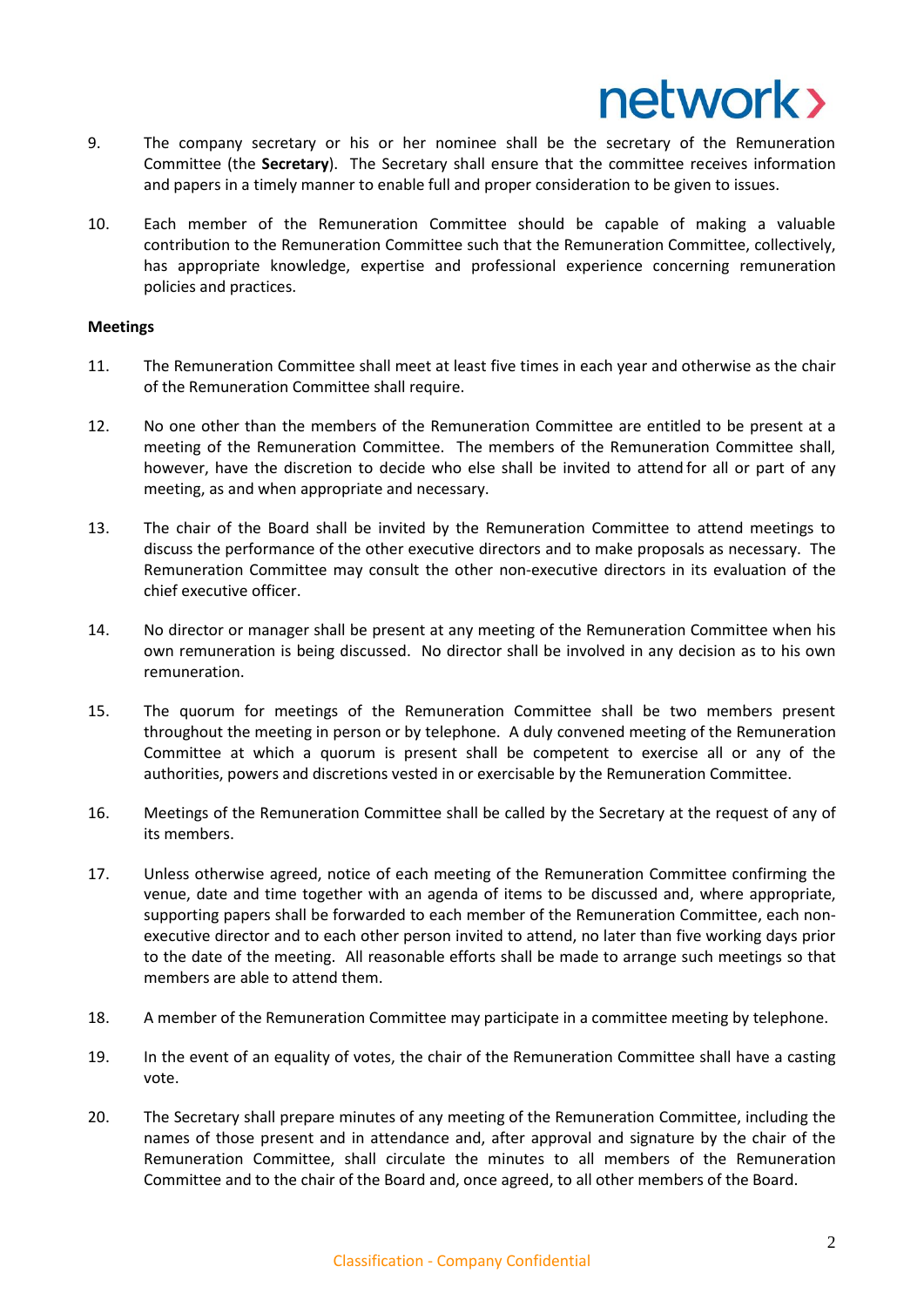

- 21. The Secretary shall ascertain, at the beginning of each meeting the existence of any conflicts of interest and minute them accordingly.
- 22. The chair of the Remuneration Committee shall be available to answer questions about the committee's activities at the annual general meeting of the Company. All members of the Remuneration Committee shall also attend the annual general meeting.

#### **Duties**

- 23. The Remuneration Committee should carry out the duties set out below, for the Company, major subsidiary undertakings and the group as a whole, as appropriate.
- 24. The Remuneration Committee shall consult the chair of the Board about its proposals relating to the remuneration of other executive directors. It shall also consult the senior independent director and other non-executive directors, who are not members of the Remuneration Committee, about its proposals relating to the remuneration of the chair of the Board.
- 25. The remuneration of non-executive directors shall be a matter for the chair and executive members of the Board, subject to the articles of association and shareholder approval.
- 26. The duties of the Remuneration Committee shall be to:
	- (a) make recommendations to the Board regarding the Company's policy relating to executive remuneration and its cost, giving full consideration to the matters set out in the UK Corporate Governance Code;
	- (b) determine on the Board's behalf the entire individual remuneration packages for each executive director, the chair of the Board and senior management<sup>1</sup>, including pension rights and any compensation payments, giving full consideration to the matters set out in the UK Corporate Governance Code, including approving the following in respect of each executive director or member of senior management (as relevant):
		- (i) a service contract;
		- (ii) any benefit, pension and/or incentive scheme entitlement;
		- (iii) any other bonuses, fees and expenses; and
		- (iv) any compensation payable (including pension contributions) on the termination of a service contract,

noting that pension commitments for executive directors, or payments in lieu, should be aligned with those available to the workforce;

(c) ensure that the remuneration of each executive director (including any payments for loss of office) is in accordance with the most recent remuneration policy to have been approved by shareholders in accordance with the Companies Act 2006 (the Approved Policy)<sup>2</sup>;

<sup>1</sup> The definition of 'senior management' for this purpose should be the executive committee or the first layer of management below board level, including the company secretary.

<sup>2</sup> Section 226B and 226C Companies Act 2006 require that any remuneration payment or loss of office payment is consistent with the directors' remuneration policy most recently approved by shareholders, or if not, is specifically approved by shareholders.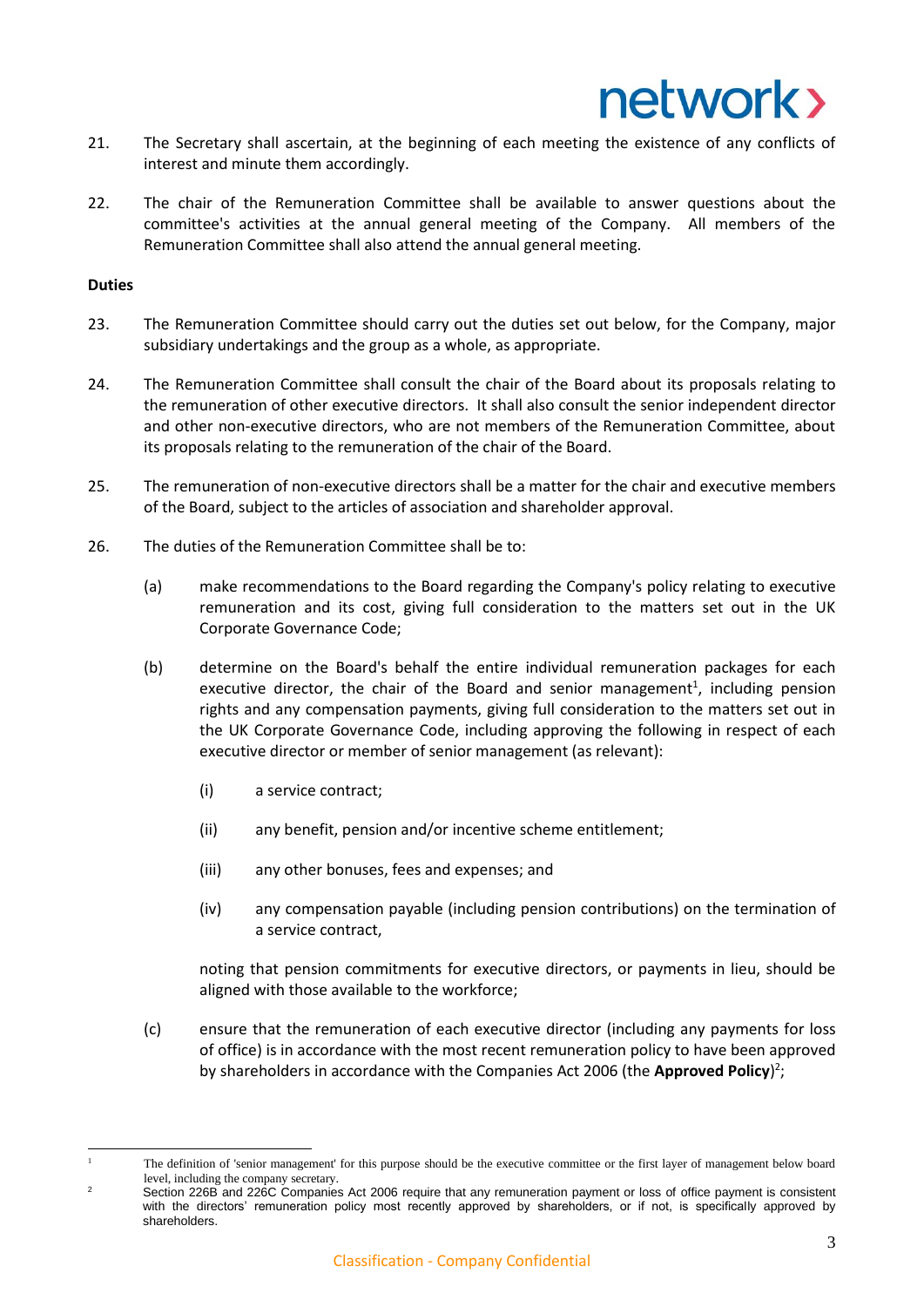- (d) approve the design of, and determine targets for, any performance related pay schemes (including equity plans) operated by the Company (the **Schemes**);
- (e) determine, in conjunction with the Company's advisers, whether performance targets have been satisfied and determine the extent of vesting and payments made under the Schemes;
- (f) review the ongoing appropriateness and relevance of the remuneration policies and Approved Policy to ensure that reward policies across the Group work:
	- (i) to promote the long-term success of the Group (and align incentives with the Group's long term strategy);
	- (ii) to ensure, where possible, that a significant proportion of the remuneration of each executive director is structured to link remuneration to Group and individual performance; and
	- (iii) to ensure that any performance-related elements of any remuneration structure are transparent, stretching and rigorously applied;
- (g) ensure that the Schemes and related policies enable the use of discretion to override formulaic outcomes and include provisions that enable the Group to recover and/or withhold sums and specify the circumstances in which it would be appropriate to do so;
- (h) promote long-term shareholdings by executive directors that support alignment with longterm shareholder interests;
- (i) develop a formal policy for post-employment shareholding requirements encompassing both unvested and vested shares;
- (j) review workforce remuneration and related policies and the alignment of incentives and rewards with culture, and take these into account in the formulation of the Approved Policy;
- (k) consider to what extent the views of the workforce and shareholders should be obtained in relation to the formulation on the Approved Policy and ensure relevant disclosures are made;
- (l) consider how workforce pay and employment conditions should be taken into account when determining the remuneration of executive directors and senior management;
- (m) advise on any major changes in employee benefit structures throughout the Company or group;
- (n) agree the policy for authorising claims for expenses from the directors;
- (o) be exclusively responsible for establishing the selection criteria, selecting, appointing and setting the terms of reference for any remuneration consultants who advise the committee;
- (p) obtain reliable, up to date information about remuneration in other companies;
- (q) approve any compensation packages or arrangements following the severance of any executive director's contract, to ensure that it falls within the Approved Policy and that the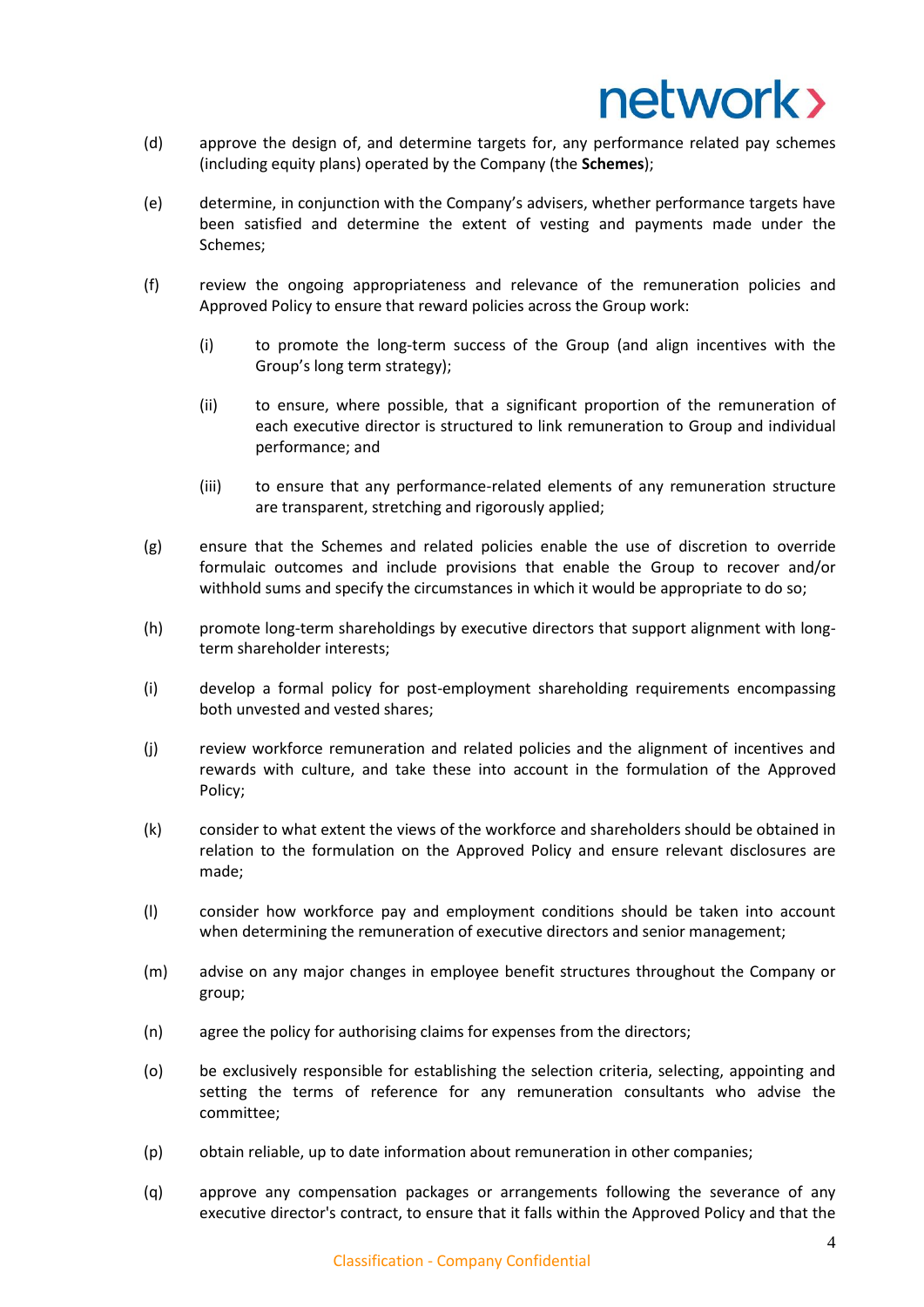executive director is treated fairly but that failure is not rewarded and the duty of the executive director to mitigate any loss suffered by him/her as a result of the severance is fully recognised;

- (r) consider whether the Group's remuneration strategy is compatible with the Group's risk management policies;
- (s) appoint consultants in respect of executive director remuneration and make the terms of reference of such consultants, together with a statement of whether they have any other connection with the Group, available (by placing it on the Group's website and including a statement in the annual report, and to consider how such advice is independent and objective);
- (t) consider the relative importance of the Group's expenditure on pay compared to the Group's profits, dividends and tax paid; and
- (u) consider any other matters as referred to the Remuneration Committee by the Board.
- 27. The Remuneration Committee is authorised by the Board to investigate any activity within the scope of its duties.

### **Reporting responsibilities**

- 28. The chair of the Remuneration Committee shall report to the Board on its proceedings after each meeting on all matters within its duties and responsibilities.
- 29. The Remuneration Committee shall make whatever recommendations to the Board it deems appropriate on any area within its remit where action or improvement is needed.
- 30. The chair of the Remuneration Committee shall seek engagement with shareholders on significant matters related to his or her areas of responsibility.
- 31. The Remuneration Committee will assist the board in preparing an annual remuneration report to shareholders for the purposes of, and in accordance with, sections 420 and 421 of the Companies Act 2006, LR 9.8.8.R of the Listing Rules and the provisions of the UK Corporate Governance Code.
- 32. The Remuneration Committee will produce:
	- (i) an annual report setting out the Group's remuneration policies and practices, and its duties and activities during the year (the **Remuneration Report**); and
	- (ii) a policy report in respect of directors' remuneration at least every three years,

which will form part of the Group's annual report and accounts and to be approved by shareholders as required under the Companies Act 2006.

- 33. The Remuneration Report shall include:
	- (a) an explanation of the strategic rationale for executive directors' remuneration policies, structures and any performance metrics;
	- (b) an explanation of the reasons why the remuneration is appropriate using internal and external measures, including pay ratios and pay gaps;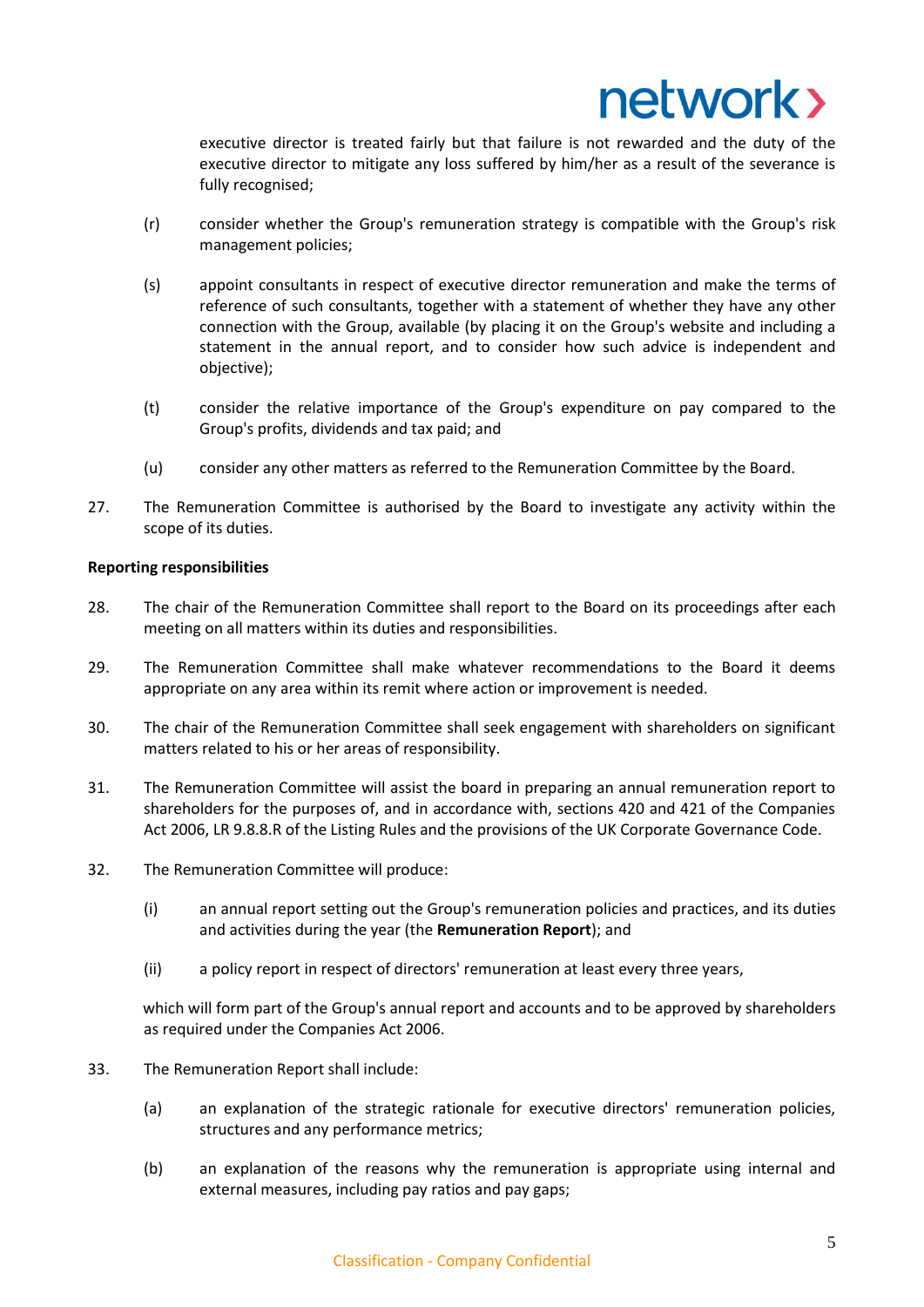- (c) a description, with examples, of how the Remuneration Committee has addressed the factors in Provision 40 of the UK Corporate Governance Code;
- (d) an explanation as to whether the remuneration policy operated as intended in terms of company performance and quantum, and, if not, what changes are necessary;
- (e) a description of the engagement that has taken place with shareholders and the impact this has had on remuneration policy and outcomes;
- (f) a description of the engagement with the workforce that has taken place to explain how executive remuneration aligns with wider company pay policy;
- (g) to what extent discretion has been applied to remuneration outcomes and the reasons why;
- (h) if the Remuneration Committee has appointed remuneration consultants, the identity of such consultants and whether they have any other connection with the Group; and
- (i) a description of how the Remuneration Committee composition requirements have been addressed, including a list of the names and qualifications of all members of the committee, the number of committee meetings and attendance by each member.
- 34. The Remuneration Committee shall consider and make recommendations to the Board concerning disclosures of details of remuneration packages and structures in addition to those required by law, the UK Listing Authority or the London Stock Exchange.

### **Performance, resources and training**

- 35. The Remuneration Committee shall:
	- (a) have access to sufficient resources in order to carry out its duties, including access to the company secretariat for assistance as required;
	- (b) be provided with appropriate and timely training, both in the form of an induction programme for new members and on an ongoing basis for all members;
	- (c) arrange for periodic reviews of its own performance and, at least annually, review its own performance, constitution and terms of reference to ensure it is operating at maximum effectiveness and recommend any changes it considers necessary to the Board for approval; and
	- (d) give due consideration to laws and regulations, and any applicable rules and guidance, as appropriate.
- 36. The Remuneration Committee is authorised by the Board to:
	- (a) employ the services of such advisers as it deems reasonably necessary to fulfil its responsibilities, including employing consultants, at the Group's expense;
	- (b) call any employee to be questioned at a meeting of the committee, as and when required;
	- (c) obtain inside and outside legal or other professional advice on any matter within its terms of reference, including, subject to any budgetary restraints imposed by the Board, information about remuneration practices elsewhere, and secure the attendance at